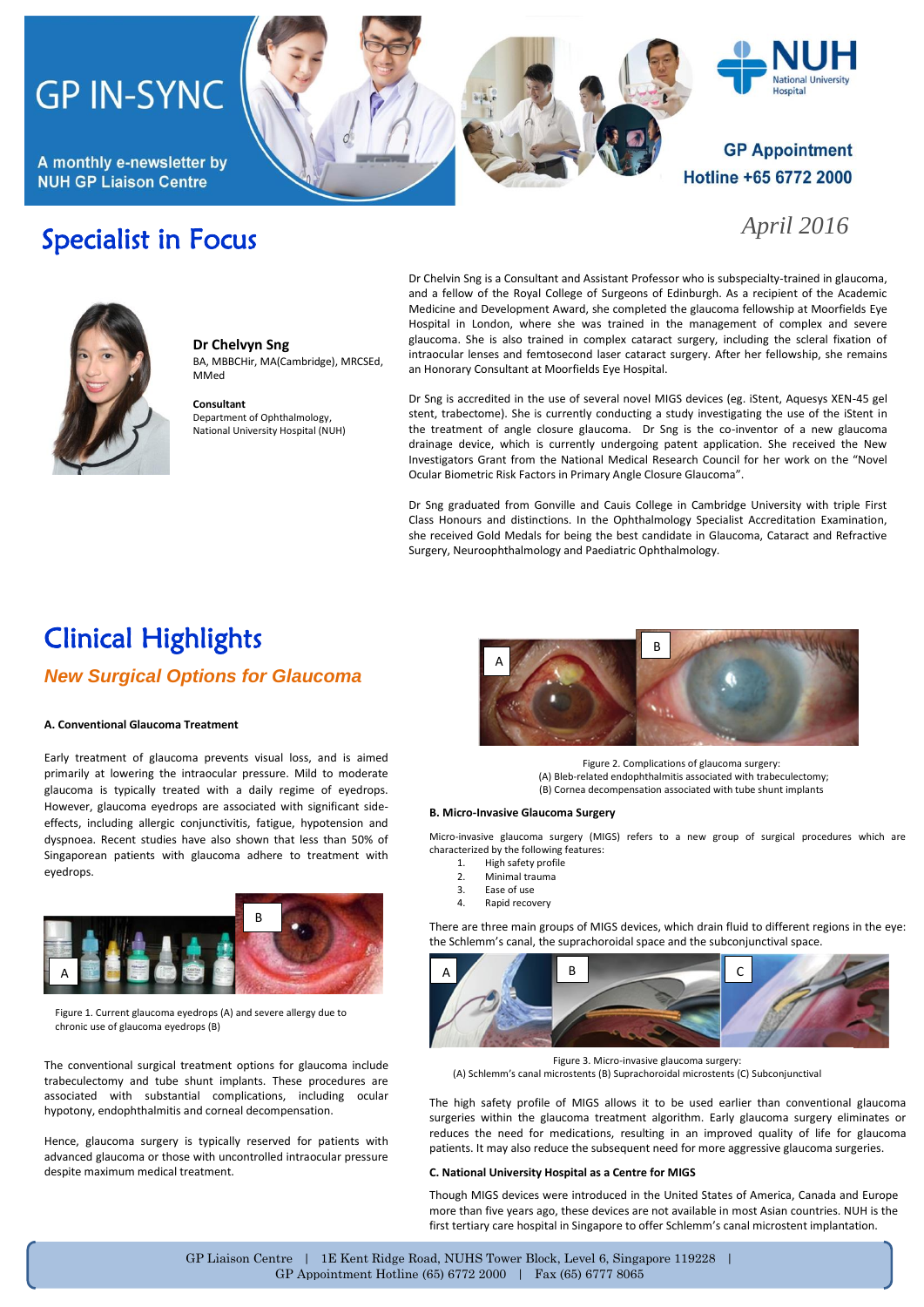

## **GP Liaison Centre (GPLC)**

GP Appointment Hotline: +65 6772 2000 Visit us at [http://www.nuh.com.sg/nuh\\_gplc/](http://www.nuh.com.sg/nuh_gplc/)

## Specialist in Focus



**Dr Paul Zhao** MBBS, FRCSEd Ophthal **Consultant**

Department of Ophthalmology, National University Hospital (NUH) Dr Paul Zhao is a Consultant in the Department of Ophthalmology at the National University Hospital and Visiting Consultant to the Department of Ophthalmology at Jurong Health Service. He was previously the Head, Vision Performance Centre at the Military Medicine Institute from 2013 to 2015. Dr Zhao obtained his medical degree from the National University of Singapore in 2002. He subsequently underwent his specialist training in Singapore before proceeding to do a retina fellowship under Prof David Wong at Queen Mary Hospital, Hong Kong.

Dr Zhao performs cataract surgery and is trained in the latest technology using femtosecond laser assisted cataract surgery and the use of premium intraocular lenses for correction of astigmatism and presbyopia (lao hua).

His field of sub-specialisation is in vitreo-retinal disease and he routinely performs retina surgery for conditions such as retina detachment, macular holes and epiretinal membranes, diabetic eye disease (tractional retinal detachment, vitreous hemorrhage) and vitreomacular traction. A significant proportion of his clinical work is also involved in the medical management of patients with age-related macula degeneration, retinal vascular disorders, diabetic eye disease, retinal dystrophies and intraocular infections.

## Clinical Updates

### *Macula Hole*

A macula hole is an anatomical defect in the continuity of the macula, located in the centre of the eye's retina. The macula is responsible for sharp, central vision that we need for performing our daily activities.

Patients with macula holes present with central blurring or distortion of vision in addition to decreased visual acuity. As this condition also more commonly occurs in patients over the age of 60 years old, the blurring of vision can sometimes be mistakenly attributed to cataracts.



A colour photo of the retina

### **Cause and Risk Factors**

The vitreous gel fills 80% of the eye and is attached to the surface of the retina. With ageing, the vitreous liquefies and shrinks, pulling away from the surface of the retina. This is a normal process and in most cases does not cause any problems. However, if the vitreous is firmly attached at the macula when it pulls away, this creates a traction on the retina resulting in the formation of a macula hole.

Individuals who have high myopia, previous injury to the eye or retinal detachments are at increased risk of developing macula holes.

### **Symptoms of a Macula Hole**

In the early stage of a macula hole, people may notice a slight distortion or blurriness in their central vision. Straight lines look wavy or distorted and this may affect their ability to perform routine tasks such as reading with the affected eye.

### **Treatment**

Surgery is necessary in many cases to help improve the vision. People who have had a macula hole for less than six months and with smaller macula holes have a better chance of recovering vision after surgery.

A vitrectomy is performed where the vitreous gel in the eye is removed, and the internal limiting membrane of the retina is delicately peeled around the macula hole to relieve any traction on the retina. The vitreous cavity is then filled with a gas bubble that acts as an internal temporary bandage that seals the hole as it heals. The surgery is performed under local anaesthesia as a day surgery procedure.



High Definition OCT B-scan: Macular H

Optical Coherence tomography showing the cross section of the retina

.